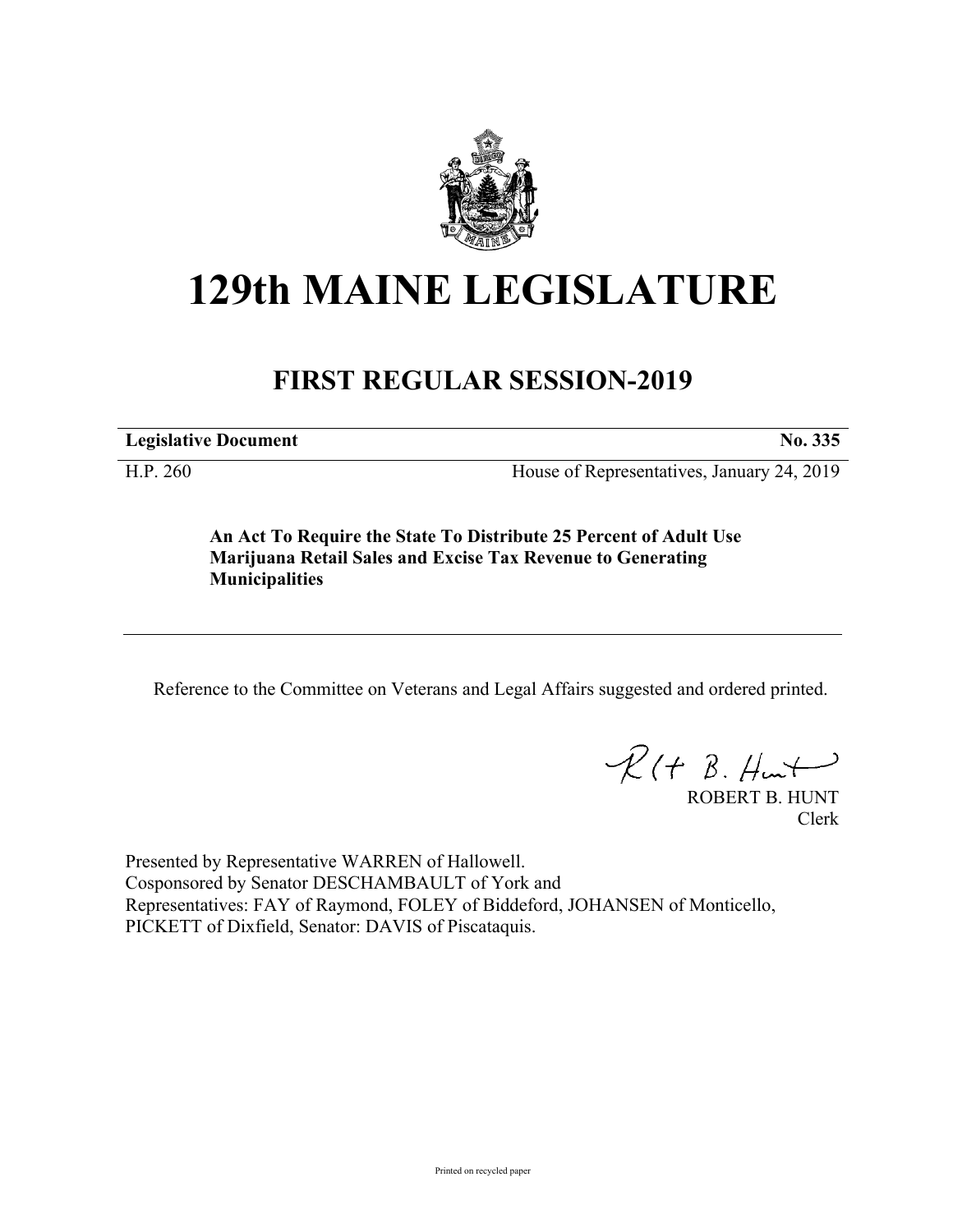| 1              | Be it enacted by the People of the State of Maine as follows:                                |
|----------------|----------------------------------------------------------------------------------------------|
| $\overline{2}$ | Sec. 1. 28-B MRSA §407 is enacted to read:                                                   |
| 3              | §407. Revenue allocation to municipalities                                                   |
| 4              | <b>1. Local Government Marijuana Revenue Fund established.</b> In recognition of             |
| 5              | the local costs of regulation and enforcement with respect to the activities associated with |
| 6              | the legalization of adult use marijuana under this chapter and to assist in offsetting       |
| 7              | negative effects on local resources, there is established the Local Government Marijuana     |
| 8              | Revenue Fund, referred to in this section as "the fund."                                     |
| 9              | <b>2. Fund sources.</b> The fund receives money transferred to the fund pursuant to          |
| 10             | section 1003, subsection 1 and Title 36, section 1818, subsection 1.                         |
| 11             | 3. Distribution of funds. The Treasurer of State shall transfer the balance in the           |
| 12             | fund on the 20th day of each month. Money in the fund must be distributed to each            |
| 13             | municipality in which the legislative body has voted to adopt a new ordinance, amend an      |
| 14             | existing ordinance or approve a warrant article allowing a marijuana establishment within    |
| 15             | the municipality, in proportion to the ratio of state revenues generated by all marijuana    |
| 16             | establishments operating within the municipality to the state revenues generated by all      |
| 17             | marijuana establishments operating within the State.                                         |
| 18             | 4. Unorganized and deorganized areas. For purposes of municipal marijuana                    |
| 19             | revenue allocation pursuant to this section, unorganized and deorganized areas must be       |
| 20             | treated as if they are municipalities.                                                       |
| 21             | <b>Sec. 2. 28-B MRSA §1003,</b> as enacted by PL 2017, c. 409, Pt. A, §6, is repealed        |
| 22             | and the following enacted in its place:                                                      |
| 23             | §1003. Application of excise tax revenue                                                     |
| 24             | All excise tax revenue collected by the department pursuant to this subchapter on the        |
| 25             | sale of adult use marijuana must be deposited into the General Fund, except that:            |
| 26             | 1. Transfer to Local Government Marijuana Revenue Fund. On or before the                     |
| 27             | 10th day of each month, the department shall transfer to the Local Government Marijuana      |
| 28             | Revenue Fund established under section 407 without any reduction 25% of the excise tax       |
| 29             | revenue received by the department during the preceding month pursuant to this               |
| 30             | subchapter; and                                                                              |
| 31             | 2. Transfer to Adult Use Marijuana Public Health and Safety Fund. On or                      |
| 32             | before the last day of each month, the department shall transfer to the Adult Use            |
| 33             | Marijuana Public Health and Safety Fund established under section 1101 12% of the            |
| 34             | difference between the excise tax revenue received by the department during the              |
| 35             | preceding month pursuant to this subchapter and the transfer made pursuant to subsection     |
| 36             | <u>1.</u>                                                                                    |